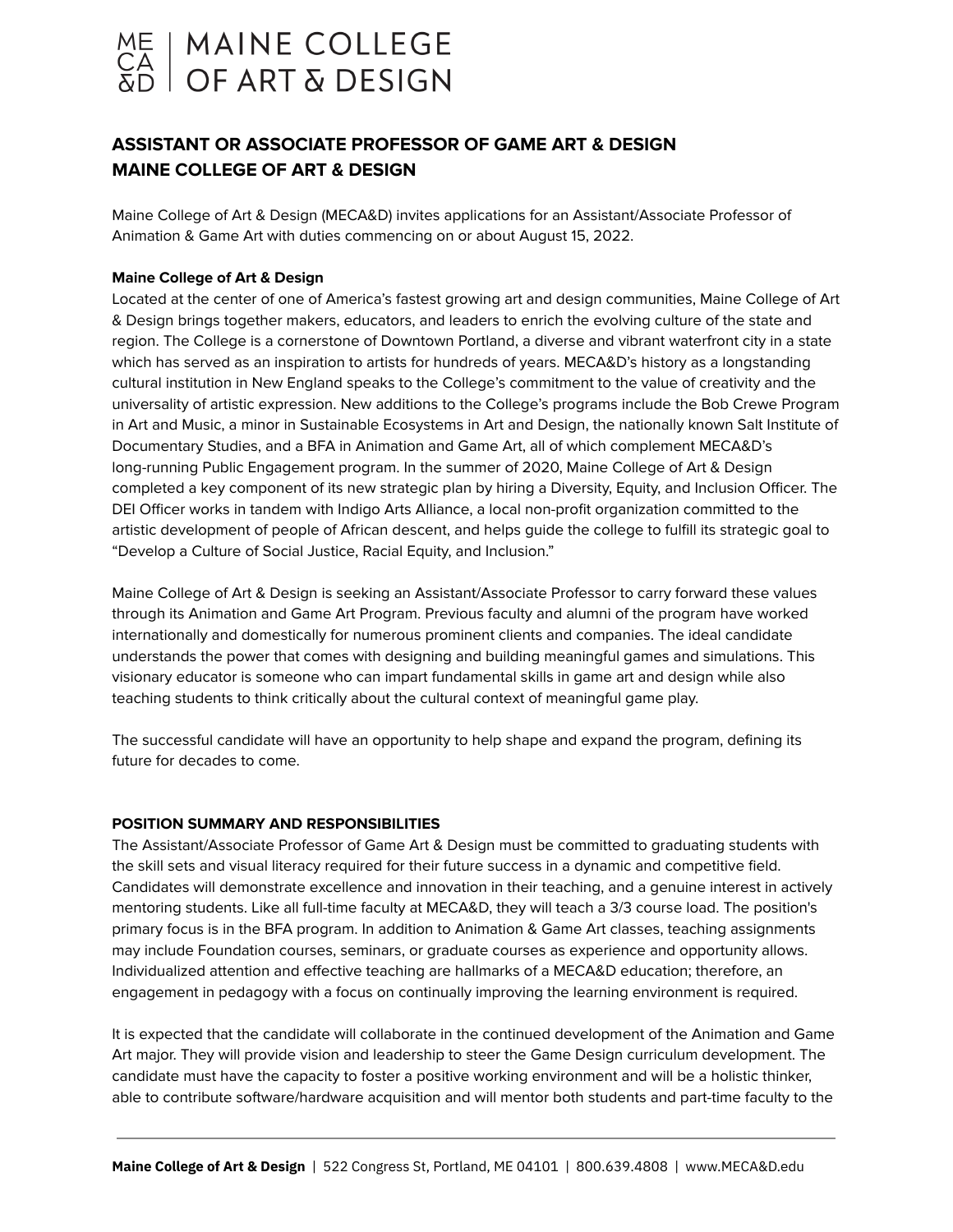fulfillment of the College's mission.

## **QUALIFICATIONS**

The successful candidate will demonstrate excellence in teaching; will be a game artist and designer with an established record of creative achievement and professional accomplishment who is deeply engaged with current industry knowledge, standards, and best practices. A terminal degree (MFA) and/or college-level teaching experience is preferred but not required. The successful candidate will have strong interpersonal skills.

Preferred Qualifications Include:

- The ability and/or desire to teach across a wide range of undergraduate Animation & Game Art courses, both in content and learning level, as well as teaching regularly recurring electives within the candidate's expertise.
- Preference for deep knowledge of skill sets in the 3D pipeline; for example: modeling, rigging, animation, texturing and rendering.
- The ability to guide an expansion of the program to include a core focus on game design and development.
- The ability to foster collaboration and to lead students in building playable games and prototypes.
- The ability to effectively motivate students to take risks and embrace a process of improvisation and experimentation in an effort to understand the consequences in meaning that come from technical, formal, and conceptual game design decisions.
- Teaching experience in current and emerging platforms; the literacies and skills required of a contemporary practice in Game Design and development.
- Direct experience in contemporary game development including a wide range of workflows.
- Evidence of curriculum development and college service is desirable.
- Recognition in the field of Game Arts and/or Animation is desirable.

### **BENEFITS**

Compensation ranges from \$50,000 to \$65,000, based on experience and rank. Faculty's full-time engagement with the college typically ranges from mid-August to mid-May. A comprehensive benefits package is offered, including health, dental, and retirement benefits.

### **APPLICATION PROCEDURE**

Candidates who submit their materials by January 17, 2022 are assured full consideration; however, applications will be accepted until the position is filled. Digital applications are required. In one PDF file not to exceed 25MB please include:

(1) an application letter that describes how the candidate's experience, accomplishments and qualifications intersect with the position;

- (2) a curriculum vitae;
- (3) a teaching philosophy;
- (4) a diversity statement;
- (5) links to reels, finished game projects with relevant documentation;
- (6) if available, 20 examples of student work in a digital format (these can be links to finished projects as